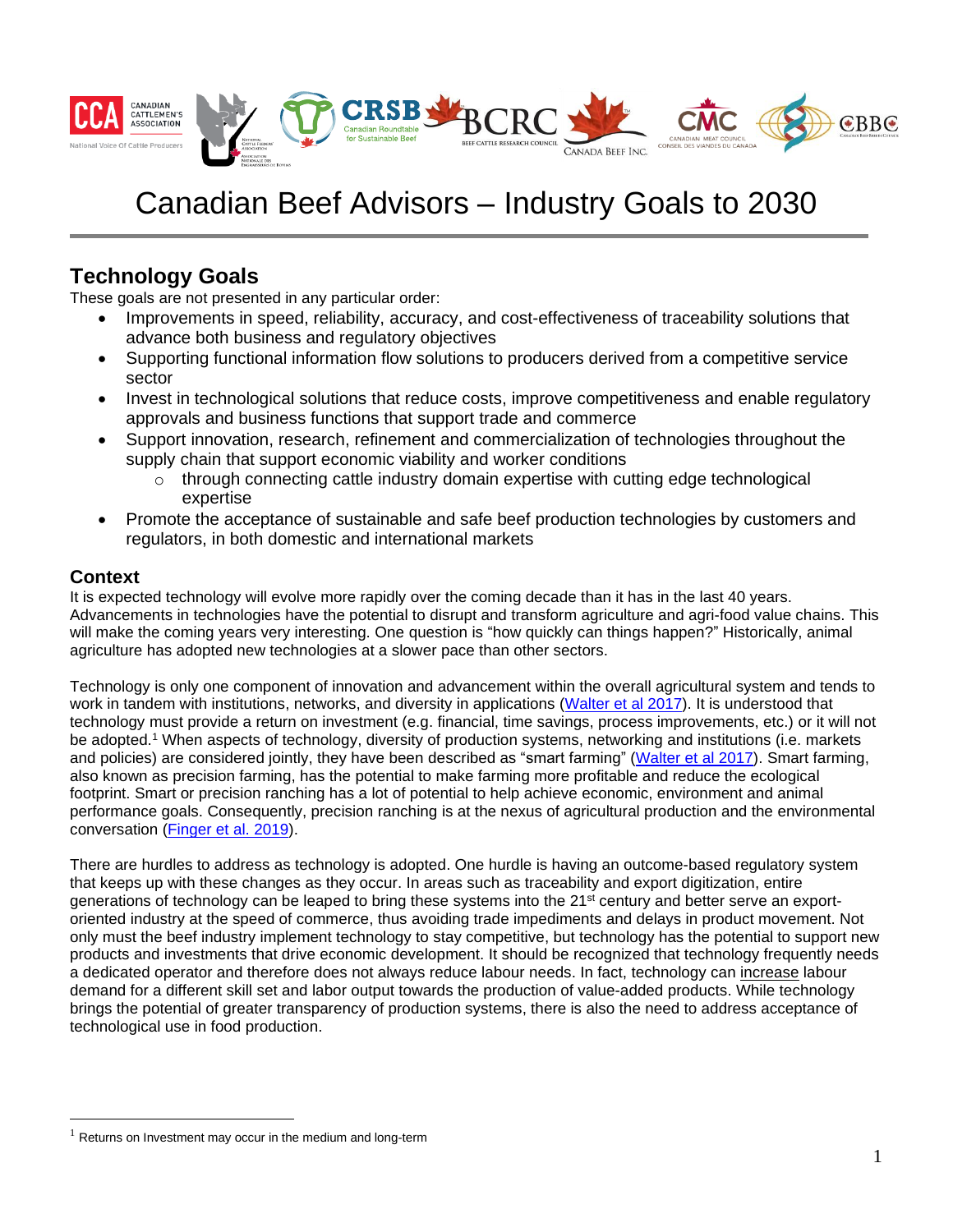Guiding principles for industry investments and partnerships in digital technology are outlined in the [2020-24 National](https://beefstrategy.com/pdf/2019/NBS%202020-24%20Final%20Sept%2030%202019.pdf) [Beef Strategy](https://beefstrategy.com/pdf/2019/NBS%202020-24%20Final%20Sept%2030%202019.pdf) (page 22). The policy organizations will have greater detail around direction on the regulatory issues of specific topics.

### **How the goals could be achieved**

The table below provides some examples of how the goals can be achieved. This is not a comprehensive list. All technology needs to start from solving an existing problem that is recognized as a problem versus having a technological solution in search of a problem to fix. Every technology needs a tangible benefit for the sector adopting it. As the cost of implementing technologies become more affordable, the cost:benefit needs to be tested and validated at a commercial scale.

| <b>Traceability</b>                                                                                                                                                                                                                                                                                                                                                                                                                                                                                                                                                                                                                                                                                                                                   | <b>Technological solutions for Trade</b><br>and Commerce                                                                                                                                                                                                                                                                                                                                                         | <b>New processing technology</b><br>to improve competitiveness                                                                                                                                                                                                                                                                                                                                                                                                                                                                      |
|-------------------------------------------------------------------------------------------------------------------------------------------------------------------------------------------------------------------------------------------------------------------------------------------------------------------------------------------------------------------------------------------------------------------------------------------------------------------------------------------------------------------------------------------------------------------------------------------------------------------------------------------------------------------------------------------------------------------------------------------------------|------------------------------------------------------------------------------------------------------------------------------------------------------------------------------------------------------------------------------------------------------------------------------------------------------------------------------------------------------------------------------------------------------------------|-------------------------------------------------------------------------------------------------------------------------------------------------------------------------------------------------------------------------------------------------------------------------------------------------------------------------------------------------------------------------------------------------------------------------------------------------------------------------------------------------------------------------------------|
| • Transition to improved technology<br>(e.g. improved tag retention,<br>enhance read distances, read rates,<br>Ultra High Frequency Tags) in order<br>to meet traceability objectives at the<br>speed of commerce<br>• Improve traceability technologies<br>and automated ways of reporting<br>(e.g. movement documents)<br>including their approvals, standards,<br>and regulations<br>• Facilitate the collection and<br>dissemination of meaningful genetic<br>evaluations to inform improvements<br>within the national herd<br>• Transition to real-time information<br>flow between all participants in the<br>beef value chain (e.g. feedlots and<br>packers on quality attributes and<br>defects [see Beef Quality and Food<br>Safety goals]) | Addressing the lag of technological<br>approvals, standard development,<br>and regulations so that they can be<br>utilized by industry<br><b>Expediate Export Digitization,</b><br>including:<br>Container seals with digital readout<br>$\bullet$<br>Streamline lab and customs system<br>$\bullet$<br>for microbial testing<br>Electronic certificates and<br>$\bullet$<br>acceptance of electronic signatures | New products that generate<br>customer interest in the beef<br>category<br>Incentives that encourage<br>$\bullet$<br>investment in technology to<br>support new products/<br>processes, enable value<br>added and accelerate<br>innovation<br>Automation (e.g. robotics,<br>$\bullet$<br>artificial intelligence) to<br>effectively utilize existing<br>labour and improve working<br>conditions (E.g. auto-steer,<br>drone tractors, hydraulic vs.<br>manual squeeze, etc.)<br>Better in-plant beef tracking<br>$\bullet$<br>tools |
| <b>Technological solutions for Improved</b><br><b>Sustainability</b>                                                                                                                                                                                                                                                                                                                                                                                                                                                                                                                                                                                                                                                                                  | <b>Sensors and Rural Connectivity</b>                                                                                                                                                                                                                                                                                                                                                                            | <b>Refinement and Acceptance</b><br>of Technology                                                                                                                                                                                                                                                                                                                                                                                                                                                                                   |
| Improve point-of-care and refined<br>animal diagnostics to improve<br>animal health outcomes and<br>understand disease movement<br>Develop environmental<br>$\bullet$<br>technologies to improve outcomes<br>(water, air and soil) for meat<br>processors and feedlots<br>Turn by-products into revenue<br>$\bullet$<br>streams to reduce waste                                                                                                                                                                                                                                                                                                                                                                                                       | Encourage telecommunication<br>$\bullet$<br>companies to continue to expand<br>rural connectivity to allow industry to<br>take advantage of technological<br>solutions<br>Continued focus on sensor<br>$\bullet$<br>development that have multiple uses<br>(e.g. soil testing, remote animal<br>management) contributing to<br>performance, profitability and<br>environmental outcomes                          | Address regulatory,<br>consumer, and trading<br>partner acceptance of<br>technological solutions (e.g.<br>feed additives, sensors and<br>drones, alternatives to<br>antimicrobials (AMU),<br><b>CRISPR/Gene editing</b><br>technology)                                                                                                                                                                                                                                                                                              |

# **FAQs**

#### **Q: How does private industry contribute to these goals?**

A: There are multiple ways this can be done. Investments in start-ups, accelerator or incubators for agricultural technology support development of ideas and concepts. Public funding grants and partnerships that share investment in capital expenditures can speed-up the adoption of new technology within the industry. Partnering with research institutions to demonstrate technologies and/or complete trials/adaptation of technologies can increase awareness and provide return on investment numbers so that adopters better understand the risks and returns, ultimately increasing the success of those who adopt a new technology (e.g. early stage funding at the technology readiness level 1-4).